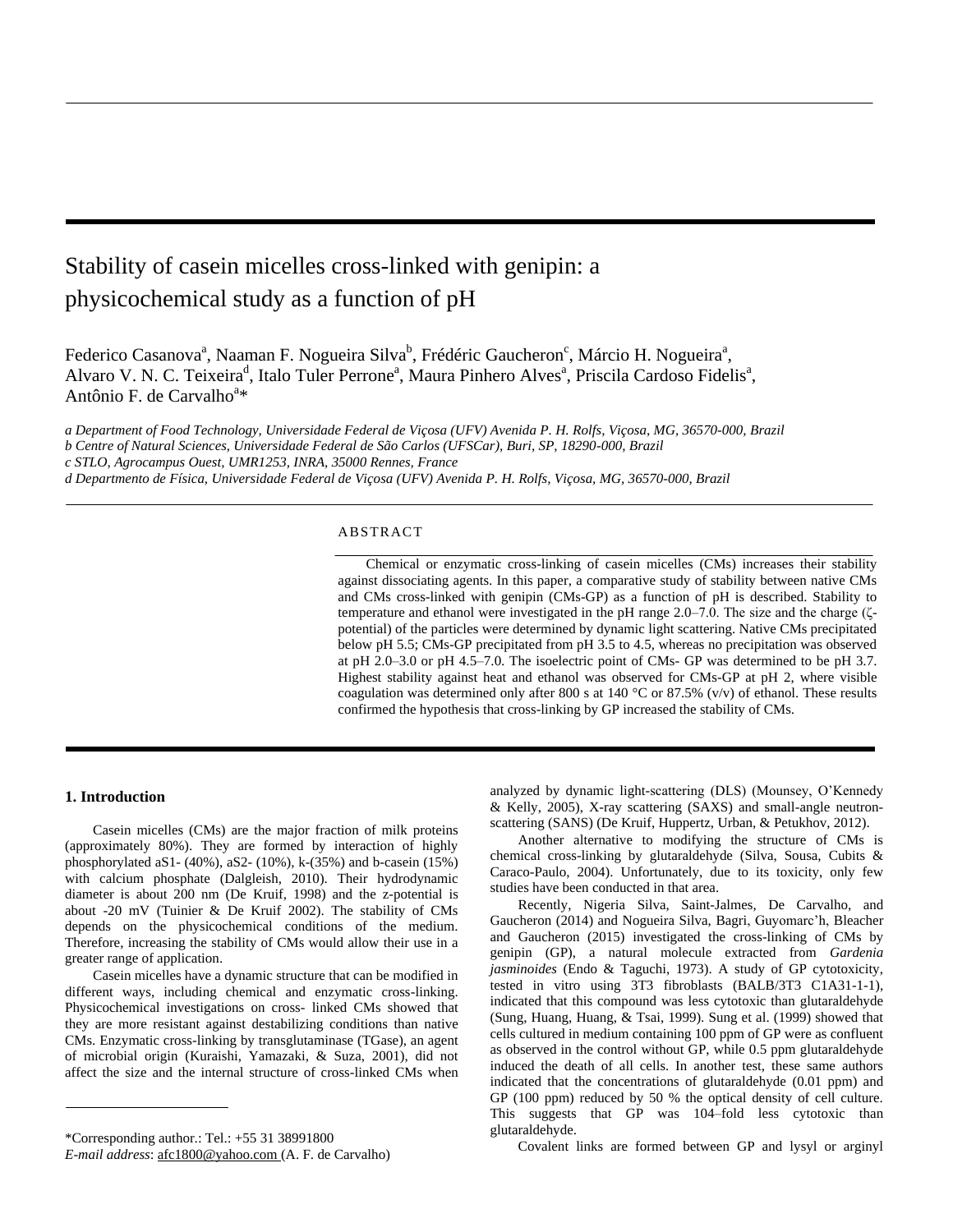residues of CMs, leading to the formation of hydrophobic aggregates with high molecular weight. Analysis by DLS and rheology showed that the reaction between GP and casein molecules was mainly intramicellar, with the presence of only one population of crosslinked particles. CMs cross- linked with GP did not dissociate at air– water interfaces and formed a solid interface rather than a viscoelastic gel (Nogueira Silva et al., 2014). Nogueira Silva et al (2014) showed that the structure of cross-linked CMs was resistant to the presence of dissociating agents such as citrate and urea. These results suggest the possibility of using CMs-GP as adaptable nanovehicles. Recent studies have investigated the potential use of CMs as nanocarriers for hydrophobic nutraceuticals (Haham et al., 2012; Sahu, Kasoju & Bora, 2008). Some bioactive molecules cannot be used in their pure form due to their sensitivity to deterioration during process or their sensitivity to light, acid pH or high temperature.

The objective of this study was to evaluate the stability of CMs cross-linked with GP under different physicochemical conditions: acid pH, high temperature (140 °C) and different ethanol concentrations. For each pH value, the charge  $(\zeta$ -potential) and size of the particles were determined by DLS. Heat coagulation time (HCT) at 140 °C and ethanol stability (% ethanol,  $v/v$ ) were also determined as a function of pH. This study is a proof of concept and we test only the stability of the cross-linked micelle system. Finally, the possibility of using this nanocarrier for possible future scientific studies is proposed.

# **2. Material and methods**

#### *2.1 Sample preparation*

Purified native CMs was obtained by two successive microfiltration steps of raw skimmed milk and spray-dried. The first microfiltration step used a membrane with 1.4 µm pore size to remove bacteria, an average permeation flux of  $145 \text{ L h}^{-1}$ , with a total membrane area of 0.24  $m^2$  and a transmembrane pressure of 0.5 bar at a temperature of 38 °C. The second was performed using a membrane with pore size 0.1 µm to remove constituents of the soluble phase, a permeation flux of 35 L h<sup>-1</sup>, a total membrane area of 0.24 m<sup>2</sup>, and a transmembrane pressure of 0.5 bar. A concentration factor equal to 3 was applied to obtain microfiltered whey at an average temperature for the process of 45 °C. This second microfiltration step was completed by diafiltration against Milli-Q water, and the retentate was spray-dried as described by Pierre, Fauquant, Le Graët, Piot, and Maubois (1992) and Schuck et al. (1994). The powder was comprised of 96% (w/w) of proteins, and was predominantly casein (97%) (w/w). Residual whey proteins (3%) (w/w), lactose and diffusible calcium were also present in the powder.

A suspension containing 27.5 g  $L^{-1}$  of CMs was obtained by solubilization of powder in a buffer solution containing  $25 \text{ mmol L}^{-1}$ 4-(2-hydroxyethil)-1-piperazine ethanesulfonic acid (HEPES) and 2 mmol  $L^{-1}$  CaCl<sub>2</sub> at pH 7.10. To prevent microbial growth, 0.30 g  $L^{-1}$ sodium azide (Acros Organics, New Jersey, USA) was added.

GP was purchased from Challenge Bioproducts Co. Ltd. (Yun-Lin Hsien, Taiwan, Republic of China) with a purity of 98%. GP was dissolved in a mixture of 74/26 (w/w) HEPES buffer and absolute ethanol to give a stock solution of 200 mmol  $L^{-1}$ . The CM suspension and GP solution were mixed to achieve final concentration of 10 mmol  $L^{-1}$  GP. This concentration of GP is at the same order as lysine in our suspensions containing 25 g  $L^{-1}$  casein. The dilutions caused by the addition of GP were corrected by adding HEPES buffer and absolute ethanol to the CM suspensions. The cross-linking reaction was performed at 50 °C for 24 h and then at 4 °C for 26 h before analysis. A control sample consisting only of suspended CMs

was treated under the same conditions. Visible spectroscopy was used to follow the reaction between CMs and GP as a function of time over 50 h (data not shown). Reaction of GP with CMs induced a blue coloration with a maximum of absorption at 607 nm, which was as described by Nogueira Silva et al. (2014).

# *2.2 Sample acidification*

The samples were aliquoted and acidified with HCl (1 M) at different pH values from 7 to 2, at intervals of 0.5, at 4 °C to prevent precipitation. Then, temperature was raised to 25 °C and the samples were kept under stirring for 2 h before analysis.

#### *2.3 Dynamic light scattering (DLS)*

Hydrodynamic diameter (*Dh*) was determined by DLS on a Zetasizer Nano-S (Malvern Instrument, Worcestershire, UK). Measurements were performed at a scattering angle of 173° and a wavelength of 633 nm. Suspensions were diluted 1/25 in the corresponding ultrafiltrate and left at room temperature for 20 min at 20 °C before analysis. Ultrafiltrate was obtained by centrifugation (25 min at 1800 g) in Vivaspin® centrifugal filters (10 kDa molecular mass cut-off, Vivascience, Palaiseau, France) of suspensions at different pH values. The viscosity of suspension was  $1.033$  mPa s<sup>-1</sup>. Experiment duration was 2 min and each experiment was repeated five times. *D<sup>h</sup>* was expressed as the *Z-*average value.

## *2.4 Zeta-potential measurements*

Zeta-potential (ζ) was determined by Zetasizer Nano-ZS (Malvern Instruments, Worcestershire, UK) using capillary cells. Suspensions were diluted 1/25 in the corresponding ultrafiltrate and left at room temperature for 20 min at 20 °C before analysis. Ultrafiltrate was obtained by centrifugation (1800  $\times$  g, 25 min) in Vivaspin® centrifugal filters (10 kDa molecular mass cut-off, Vivascience) of suspensions at different pH values. The measurements were performed with an applied voltage of 50 V. Zeta potential  $(\zeta)$  was calculated from the electrophoretic mobility  $(\mu)$ using the Henry equation, as follows:

$$
\zeta = \frac{3\eta\mu}{2\varepsilon f(\kappa R_h)}\tag{1}
$$

where  $\eta$  is the solvent viscosity (Pa s<sup>-1</sup>),  $\mu$  is the electrophoretic mobility (V Pa<sup>-1</sup> s<sup>-1</sup>),  $\varepsilon$  is the medium dielectric constant (dimensionless),  $\kappa^{-1}$  is the Debye length (measured thickness of the double electric layer around the molecule) (nm),  $R_h$  is the particle radius (nm) and  $f(kR_h)$  is Henry's function. Since the analysis was conducted in aqueous media, a value of 1.5 was adopted for  $f(\kappa R_h)$ , which is referred to as the Smoluchowski approximation.

#### *2.5 Heat coagulation time*

Heat coagulation time (HCT) is considered as the time required for the appearance of visible coagulation (Huppertz, 2014). Using the method of Davies and White (1966)*,* 1.5 mL of sample were placed in 5 mL stoppered tubes and put in an oil bath. Samples were held with pliers and were manually and gently stirred continually to easily detect visible coagulation, without remove from the oil bath. These analyses were realized with heat-resistant gloves, laboratory pliers and safety glass in transparent oil. HCT was determined at 140 °C as a function of pH (pH values between 7.0 and 2.0). Experiments were performed in triplicate on 4 individual preparations.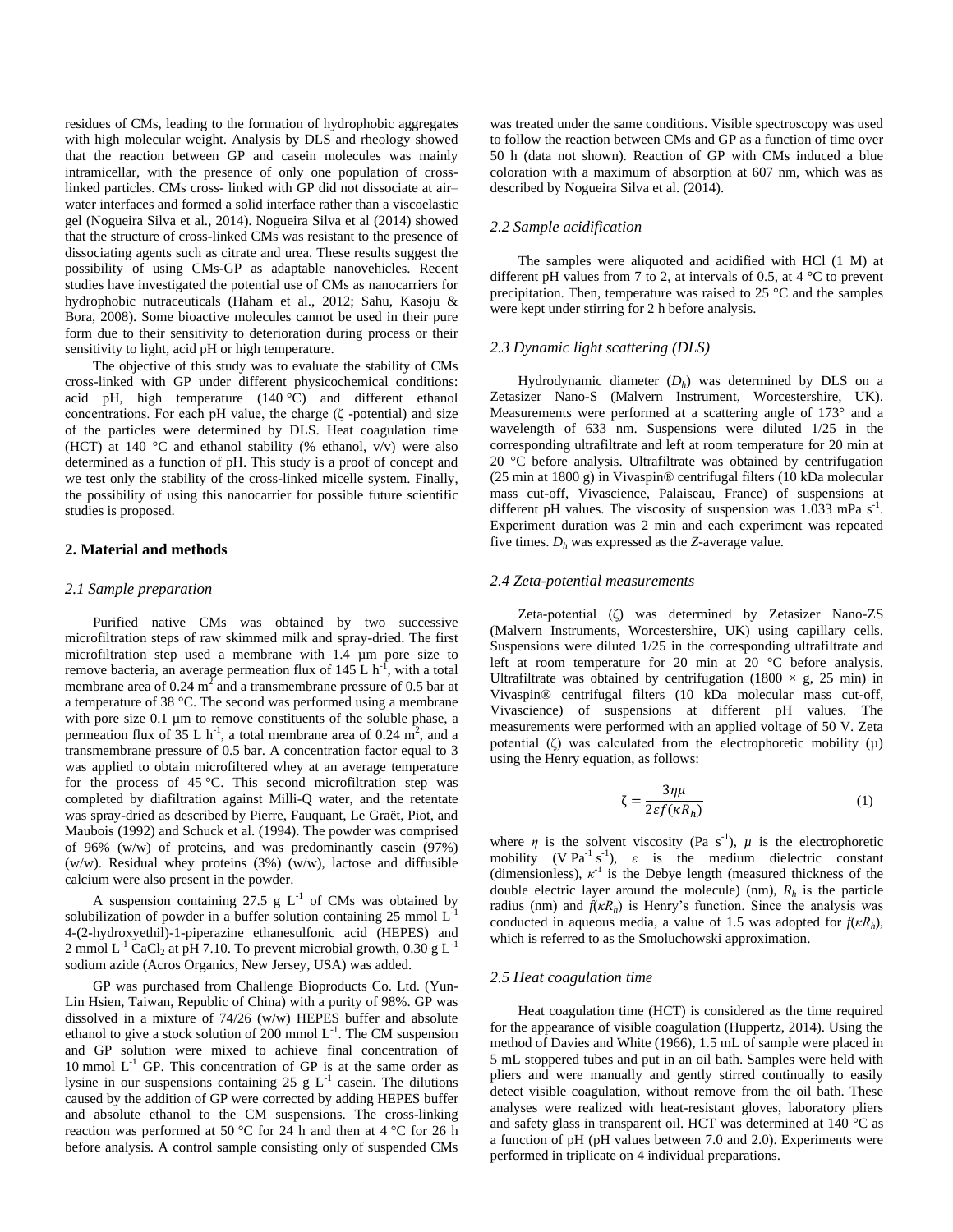## *2.6 Ethanol stability*

Following the method of Huppertz and De Kruif (2007), ethanol stability was determined by mixing 2 mL of sample (pH values between 7.0 and 2.0) with an equal volume of aqueous ethanol (0– 100%, v/v, at 2.5% intervals) in a petri dish. Ethanol stability was determined by visual coagulation of the sample at the lowest concentration of aqueous ethanol solution. All experiments were repeated in duplicate on 4 individual preparations.

#### *2.7 Interactions among variables*

To understand the relationship between the stability of native CMs and CMs-GP against pH, temperature and ethanol, Pearson's correlation coefficients were determined using Microsoft Excel.

## **3. Results and discussion**

## *3.1 Z-average diameter*

DLS was used to investigate the size of the native and crosslinked CMs as a function of pH (Fig. 1). The  $D_h$  of CMs showed stability in pH range from 7.0 to 5.5, with an average diameter of  $177 \pm 6$  nm. CMs-GP showed stability in the pH range from 7.0 to 5.0, with an average diameter of  $170 \pm 4$  nm. According to Nogueira-Silva et al. (2014), this decrease can be explained by a collapse of the hairy layer of κ-casein at the surface of the micelle. Those authors confirmed this hypothesis with scanning electron microscopy analysis, through which a smoothing on CMs surface as a function of GP concentration was observed. At the same time, we observed that gelation of native CMs occurs at  $t = 10$  min, whereas no gelation was observed for CMs-GP after  $t = 25$  min of chymosin action (data not shown). These results confirm that GP affected the properties of the polyelectrolyte brush of  $\kappa$ -casein.

In the pH range studied, native CMs and CMs-GP are negatively charged and are separated from each other due to electrostatic repulsion. When the pH value decreases to near the isoelectric point (pI), the repulsion between casein micelles decreases and hydrophobic interactions increase. Native CMs precipitated below pH 5.5 and it was impossible to determine their physicochemical characteristics below this pH value; CMs-GP was unstable only between 4.5 and 3.5 and no precipitation was observed from pH 2.0 to 3.0. When aggregates are formed, signals exceed the upper limit of the instrument (2000 nm). At pH between 2.0 and 3.0, CMs-GP presented an average  $D_h$  of 181  $\pm$  5 nm. Even if the colloidal calcium phosphate is mainly dissolved at these pH values, CMs-GP did not dissociate.

#### *3.2 Zeta-potential*

The ζ-potential of CMs is typically -20 mV in milk conditions (Dalgleish, 2010). During acidification of native CMs, their ζpotential increased, to a value close to  $-6.0\pm0.5$  mV at pH 5 (Fig. 2). Under the same conditions, ζ-potential of CMs-GP remained stable at -19.0±0.6 mV. The value of ζ-potential of cross-linked CMs was in accordance with the value at -23.4±2.8 mV reported by Nogueira Silva et al. (2014). This value was more negative than those of native CMs, because the amount of positive charges was decreased due to the reaction between lysyl and arginyl residues and GP.

As observed with native CMs, the ζ-potential of cross-linked CMs also decreased as a function of acidification. At pH 2-3, ζpotential for native CMs and CMs-GP were  $9.7 \pm 0.2$  mV and  $14.3 \pm 1.1$  mV, respectively. By intersection of Y-axis curve on Z-axe at 0 mV, a pI value was measured as 4.7 for CMs and 3.7 for CMs-GP (Greenwood & Bergstriim, 1997). For native CMs, the conditions were not those of milk, because they were suspended in media containing only  $2 \text{ mmol}^{-1}$  Ca. Similar results were obtained by Famelart, Lepesant, Gaucheron, Le Graët, and Schuck (1996). For CMs-GP, the shift of pI corresponded to the decrease in positive charge of native CMs after reaction with GP.



**Figure 1.** Z-average diameter (nm) as a function of pH of native CMs ( $\bullet$ ) and CMs-GP (O). Data corresponded to average values  $(n = 3)$  and the vertical error bars indicate the standard error. For native CMs and CMs-GP, the determinations between pH 5.0 and 3.0 were not possible due to the presence of precipitate. At pH below 3.0, native CMs were not monodisperse.



**Figure 2.** Zeta-potential (mV) as a function of pH of native CMs  $(\bullet)$  and CMs-GP ( $O$ ). The determinations between -5 and +5 mV (horizontal dotted lines) were not possible due to the presence of visible aggregates. The standard deviation was  $\leq 5\%$ .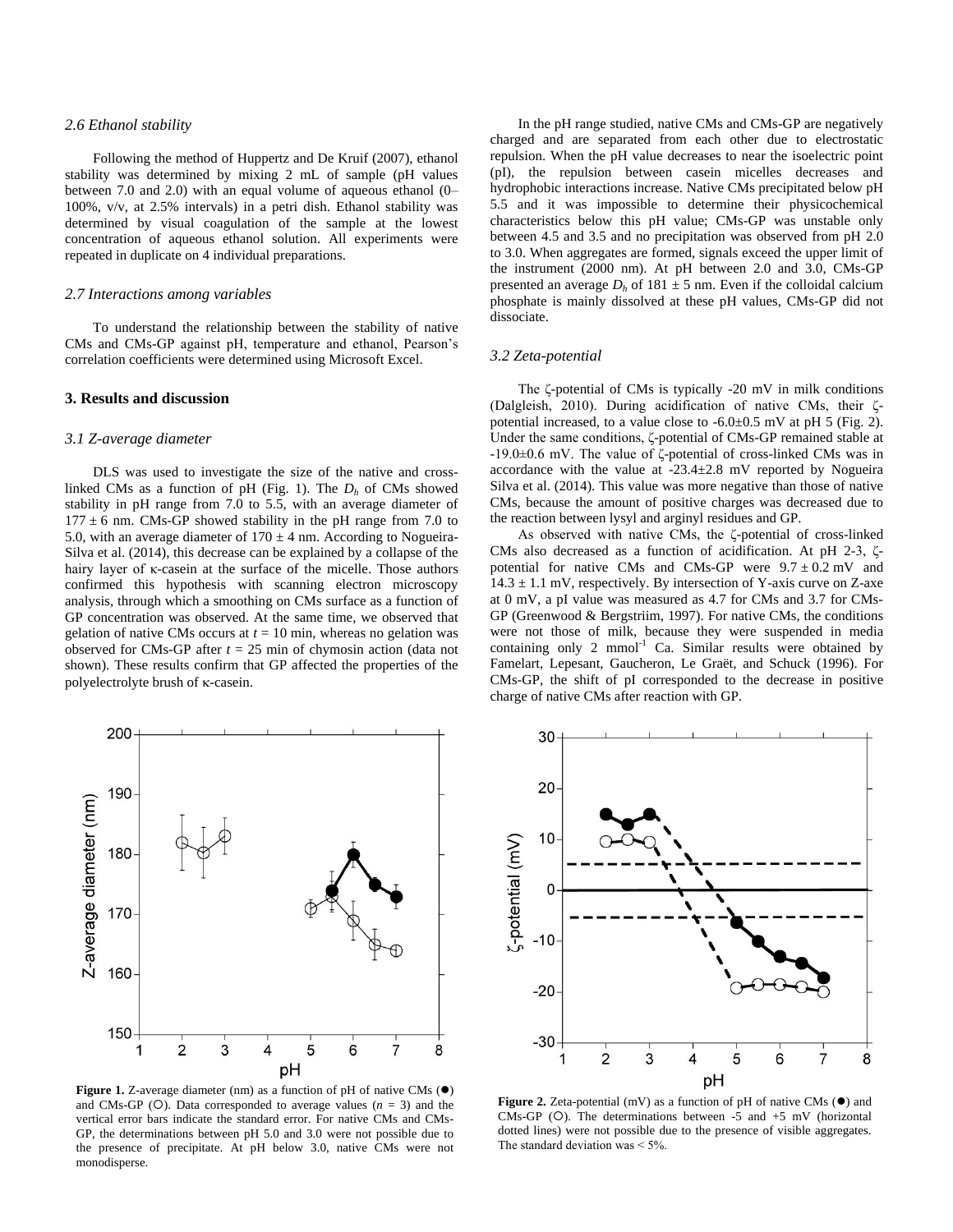**Table 1** Heat coagulation times (s) at different pH values at 140 °C of native casein micelles (CMs) and CMs crosslinked with genipin (CMs-GP). Measurements were performed in triplicate for 3 different suspensions. For native CMs and CMs-GP, measurements between pH 5.0 and 3.0 were not possible due to the presence of precipitate. At pH below 3.0, native CMs are not monodisperse.

| pH                          | Heat coagulation time (s) |                  |
|-----------------------------|---------------------------|------------------|
|                             | <b>CMs</b>                | $CMs-GP$         |
| 7                           | $36.5 + 6.5$              | $115.0 + 21.2$   |
| 6.5                         | $54.0 + 4.2$              | $302.4 + 18.5$   |
| 6                           | $56.3 + 5.6$              | $480.0 + 24.5$   |
| 5.5                         | $45.0 \pm 1.7$            | $303.3 \pm 30.5$ |
| 5                           |                           | $89.0 \pm 8.4$   |
| 3                           |                           | $397.0 + 12.5$   |
| 2.5                         |                           | $496.0 + 45.8$   |
| $\mathcal{D}_{\mathcal{L}}$ |                           | $817.5 + 116.6$  |

# *3.3 Heat coagulation time*

Table 1 summarizes the average values of HCT for CMs and CMs-GP. Cross- linking by GP increased the heat stability of CMs. In the pH range 7.0 to 5.5, HCT of CMs decreased from 56 to 45 s, whereas the HCT of CMs-GP decreased from 115 to 89 s. Results suggest that, close to the pI, stability of native CMs and CMs-GP decreased. Highest stability was observed at pH 2, where CMs-GP had a HCT of 820 $\pm$ 20 s. It has previously been reported that crosslinking increases the HCT of CMs. Smiddy, Martin, Kelly, De Kruif, & Huppertz (2006) studied the impact of enzymatic cross-linking of CMs with TGase on the stability of CMs against urea, sodium



Figure. 3. Effect of pH on the ethanol stability for native CMs ( $\bullet$ ) and CMs-GP (O). Determinations were performed in triplicate for 3 different preparations of suspensions. The standard deviation was ˂ 5%. For native CMs and CMs-GP, the determinations between pH 5.0 and 3.0 were not possible due to the presence of precipitate. At pH below 3.0, native CMs were not monodisperse.

dodecyl sulphate, or heating in the presence of ethanol. TGase increased the stability of CMs against disruption or dissociation by stabilization of polyelectrolyte brush of κ-casein (De Kruif, 1999). Removal or collapse of κ-casein induced instability of the CMs. Huppertz and de Kruif (2008) observed that cross-linking of CMs with TGase increased the stability of native CMs, but also affected the properties of the κ-casein brush, and thus micellar stability, which may also be the case for cross-linking with GP.

# *3.4 Ethanol stability*

Ethanol stability of native CMs decreased as a function of pH, from 50% at pH 7.0 to 7.5% at pH 5.5 (Fig. 3). Cross-linking of CMs with GP increased ethanol stability at all studied pH values. CMs-GP had ethanol stability 25–40% higher than that of native CMs in the same pH range (Fig. 3). In both cases, the presence of ethanol reduced the steric stabilization of the CMs and CMs-GP (Horne, 1984). Their resistance to ethanol was minimal approaching the zone of pI. Increasing concentrations of ethanol induce the collapse of κcasein and the aggregation of casein micelles (Horne, 2003). Below the pI, it was only possible to determine the ethanol stability of CMs-GP. At pH 3, the ethanol stability was 47.5% whereas at pH 2 and 2.5, it was 85% and 87.5%, respectively. Cross- linking of CMs by GP was mainly intra-micellar, with a decrease in micellar diameter (Fig. 1). Cross-linking increased their stability against ethanolinduced coagulation. Comparable results were observed for CMs cross-linked with transglutaminase at 30 °C at different incubation times in pH range 7.0–5.0 (Huppertz, 2014). In that study, the authors interpreted the results as a transformation of the original "absorbed" polyelectrolyte brush into a "grafted" polyelectrolyte brush on the surface of CMs. These "grafted" brushes induce a better stability against ethanol-induced coagulation. This interpretation can be also proposed for CMs cross-linked with GP.

## *3.5 Interactions among variables*

Pearson's correlation coefficients were used to analyze the experimental data; values close to -1 or 1 indicated a strong linear correlation between two variables. For native CMs, a high correlation between ζ-potential and HCT (0.94) from pH 7.0 to 5.5, was observed. A mathematical empirical model of fourth degree was established for native CMs and is presented by equation 2 with  $R^2 = 0.99$ , considering instantaneous coagulation as HCT equal to zero.

$$
HCT = -5 \cdot 10^{-4} \zeta^5 - 6 \cdot 10^{-3} \zeta^4 + 0.2 \zeta^3 - 2 \zeta^2 + 22 \zeta - 169 \tag{2}
$$

However, a lower coefficient between ζ-potential and HCT (0.70) was achieved for CMs- GP between pH 7.0 to 2.0. Consequently, a higher and negative correlation between pH and HTC was reached for native CMs (-0.97) but no significant correlation was achieved by CMs-GP (-0.71). CMs-GP were more stable to heat treatment and no correlation between the pH and HCT at 140 °C was found. No significant correlation was established either between diameter and HCT for native CMs and CMs-GP (0.52 and 0.66, respectively). Regarding the ethanol test, the stability of native CMs was highly dependent on ζ-potential, pH and diameter, with respective correlation coefficients of -0.93, 0.97 and 0.80. However, no significant correlation was obtained with CMs-GP, with results of 0.35, -0.15 and 0.01, respectively. These low correlation coefficients confirmed that chemical cross-linking of CMs by GP conferred high stability against temperature and ethanol.